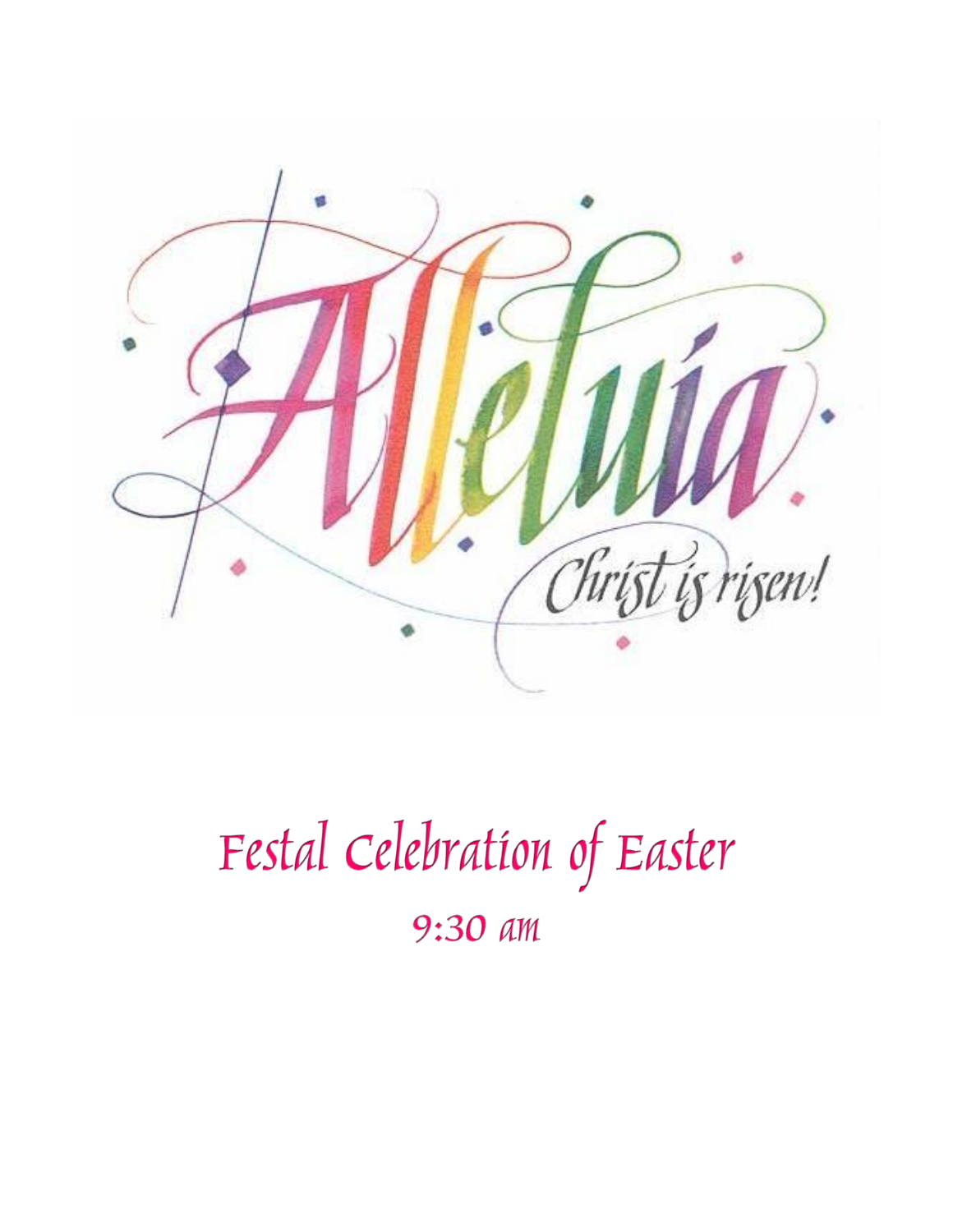Welcome to our Trinity Church family!

We are a dynamic Episcopal family united in following Christ. Seeking God Growing in spirituality Serving all with compassion Embracing courageous hope

### Announcements

April Office Closings—All Trinity Church offices will be closed tomorrow on Easter Monday, April 18. Coffee Hour Resumes—Beginning on Sunday, April 24, we will resume our coffee hour tradition following our Sunday worship. However, we will need volunteer hosts. There is a sign-up sheet in the narthex (two hosts per Sunday, please) along with a donation jar to help the hosts defray the costs of providing refreshments. To learn more about how to host, please speak with Linda Fay or Melissa Slenker who are veterans from the past. Bishop's Annual Visit to Trinity—Bishop Shannon MacVean-Brown will be visiting Trinity for the first time in person on May 15. Bishop Shannon began just before the pandemic struck closing parishes down, so she's only visited us via Zoom. We will have confirmation for the first time in many years, so it will be a BIG celebration with a reception to follow. If you have interest in being confirmed, received into the church, or reaffirmed, please speak with Mother Sarah. Worship on May 15 will be at 11:00am to accommodate the bishop's travel time. More information will come regarding the reception in the weeks to come as well as the next two issues of LOGOS.

Trinity Banner March—On May 1, Rutland will be returning to its tradition of the Loyalty Day Parade. But before the parade, Dana Peterson will lead a Trinity Banner March that will wind its way to the site of the first Trinity Church on Main Street and "beat the bounds" of Trinity Church--that is around the block on which Trinity stands. If you'd like to join Dana, meet him in front of the church at 1:00pm. Then come back to Trinity and help the O&E team have some fun with lawn games before the parade!

Outreach and Evangelism—Upcoming Events:

- April 23rd Walk a Mile in Her Shoes for the HerStory House at VT State Fairgrounds
- May 1st Loyalty Day Parade-Trinity will be hosting games on the lawn before the parade
- June 4th Bark for Life at the VT State Fairgrounds
- June 25th Relay for Life at the VT State Fairgrounds

\*\*\*\*\*\*\*

Our Staff: Priest-in-Charge, the Rev. Sarah Ginolfi; treasurer, Linda Fay; Parish Administrator, Wendy Grace; Music Director, John Riddle; Sexton, Jeff Zoesch

Our Vestry: Senior Warden, Fern Fryer; Junior Warden, Jay Slenker; Members: Melissa Alarie; Lisa F. Boerner; Elizabeth Bushey; Kathy Hall; Rich Jones; David Thurmer; Holly Webb

Today's Liturgical Assistants: Altar Guild— Nancy Blosser, Jane Jones, Shannon Hill; Chalice Assistant—Rich Jones; *Old Testament Reader*—Brian Barth; *Epistle Reader*—Diane Novak; *Ushers*— Jay Slenker, Melissa Slenker: *Live Stream Tech*—Dana Peterson

<sup>85</sup> West Street, Rutland, VT 05701 · (802) 775-4368 office@trinitychurchrutland.org www.trinitychurchrutland.org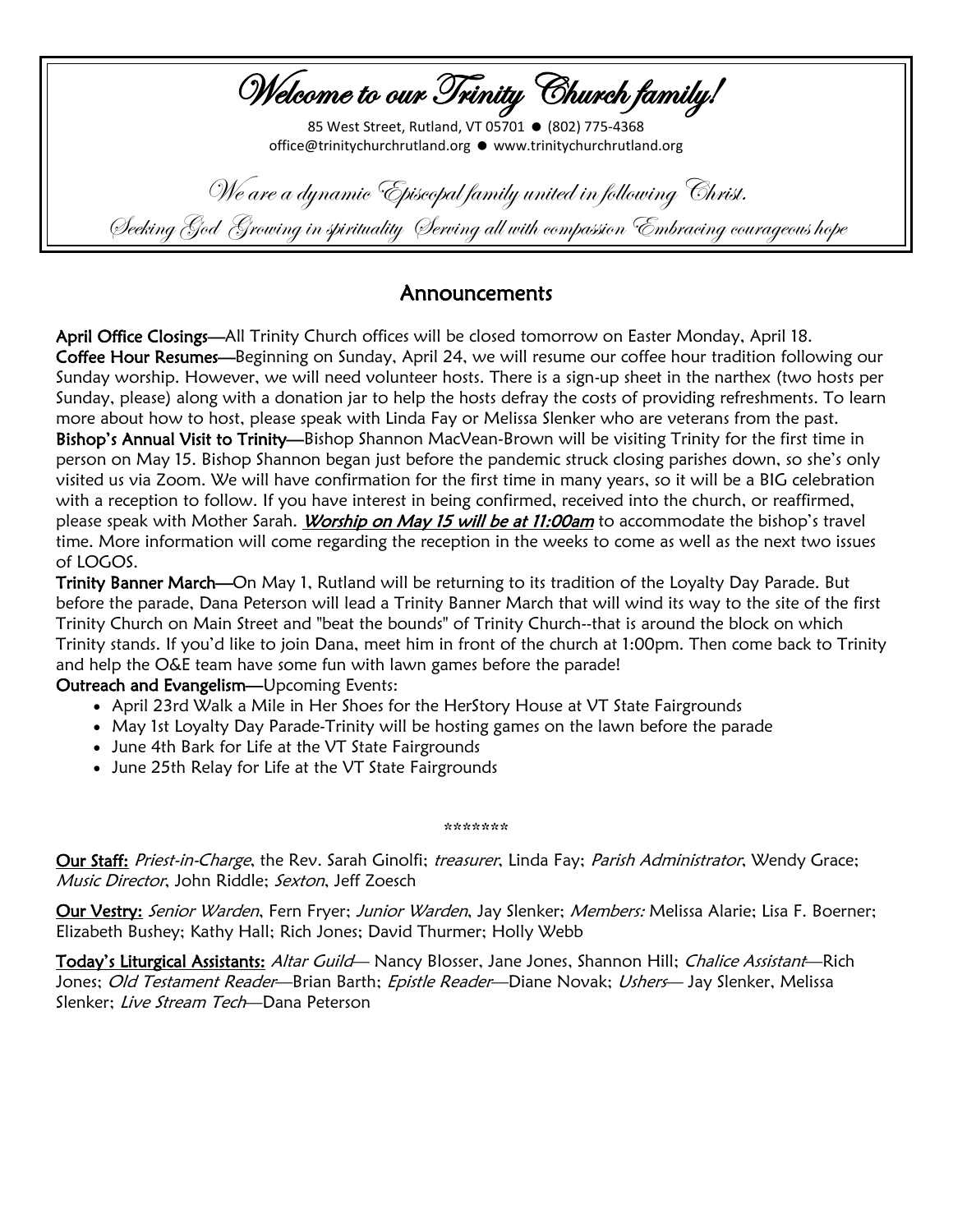

On this festive resurrection day, a day of hope, a day of joy and a day of new life, we at Trinity Church want to take this opportunity to welcome you! We extend our warmest invitation to you to join us on Sundays for worship and Christian Community.

In this time of such uncertainty in our world. Trinity Church offers you a spiritual place to help strengthen your hope and to strengthen your faith in our Savior. whose grace is truly amazing. Please join us Sundays at 9:30 am as we come together to worship in our sacred space at Trinity Church.

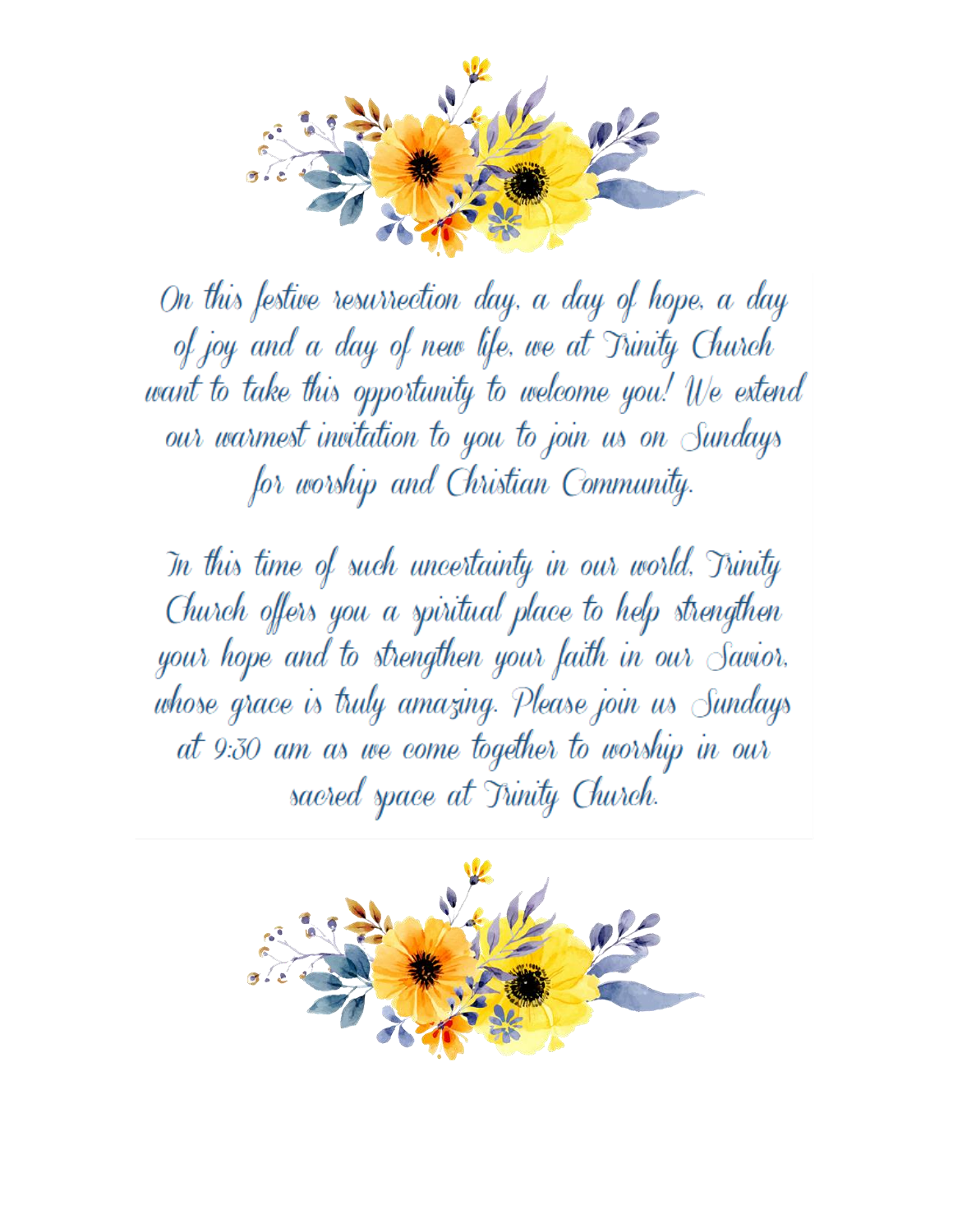# FESTAL CELEBRATION OF the Resurrection of our Lord Jesus Christ

### 9:30 a.m. April 17, 2022

#### Organ Prelude *Cortège et Litanie Marcel Dupré*

Processional Hymn *# 207 Jesus Christ is risen today*

### THE WORD OF GOD

Opening Acclamation

Celebrant: Alleluia! Christ is risen.

*People: The Lord is risen indeed. Alleluia!*

Celebrant: Almighty God, to you all hearts are open, all desires known, and from you no secrets are hid: Cleanse the thoughts of our hearts by the inspiration of your Holy Spirit, that we may perfectly love you, and worthily magnify your holy Name; through Christ our Lord. *Amen*.

Gloria in Excelsis *S 278 (service music is found in the front section of the hymnal)*

#### The Easter Collect

Celebrant: The Lord be with you. *People: And also with you.* Celebrant: Let us pray. Almighty God, who through your only-begotten Son Jesus Christ overcame death and opened to us the gate of everlasting life: Grant that we, who celebrate with joy the day of the Lord's resurrection, may be raised from the death of sin by your life-giving Spirit; through Jesus Christ our Lord, who lives and reigns with you and the Holy Spirit, one God, now and for ever.

## *People: Amen.*

#### The Lessons

First Reading Isaiah 65:17-25

Reader: A reading from the book of Isaiah.

For I am about to create new heavens and a new earth; the former things shall not be remembered or come to mind. But be glad and rejoice forever in what I am creating; for I am about to create Jerusalem as a joy, and its people as a delight. I will rejoice in Jerusalem, and delight in my people; no more shall the sound of weeping be heard in it, or the cry of distress. No more shall there be in it an infant that lives but a few days, or an old person who does not live out a lifetime; for one who dies at a hundred years will be considered a youth, and one who falls short of a hundred will be considered accursed. They shall build houses and inhabit them; they shall plant vineyards and eat their fruit. They shall not build and another inhabit; they shall not plant and another eat; for like the days of a tree shall the days of my people be, and my chosen shall long enjoy the work of their hands. They shall not labor in vain, or bear children for calamity; for they shall be offspring blessed by the Lord— and their descendants as well. Before they call I will answer, while they are yet speaking I will hear. The wolf and the lamb shall feed together, the lion shall eat straw like the ox; but the serpent—its food shall be dust! They shall not hurt or destroy on all my holy mountain, says the Lord.

Reader: The word of the Lord. *People: Thanks be to God.*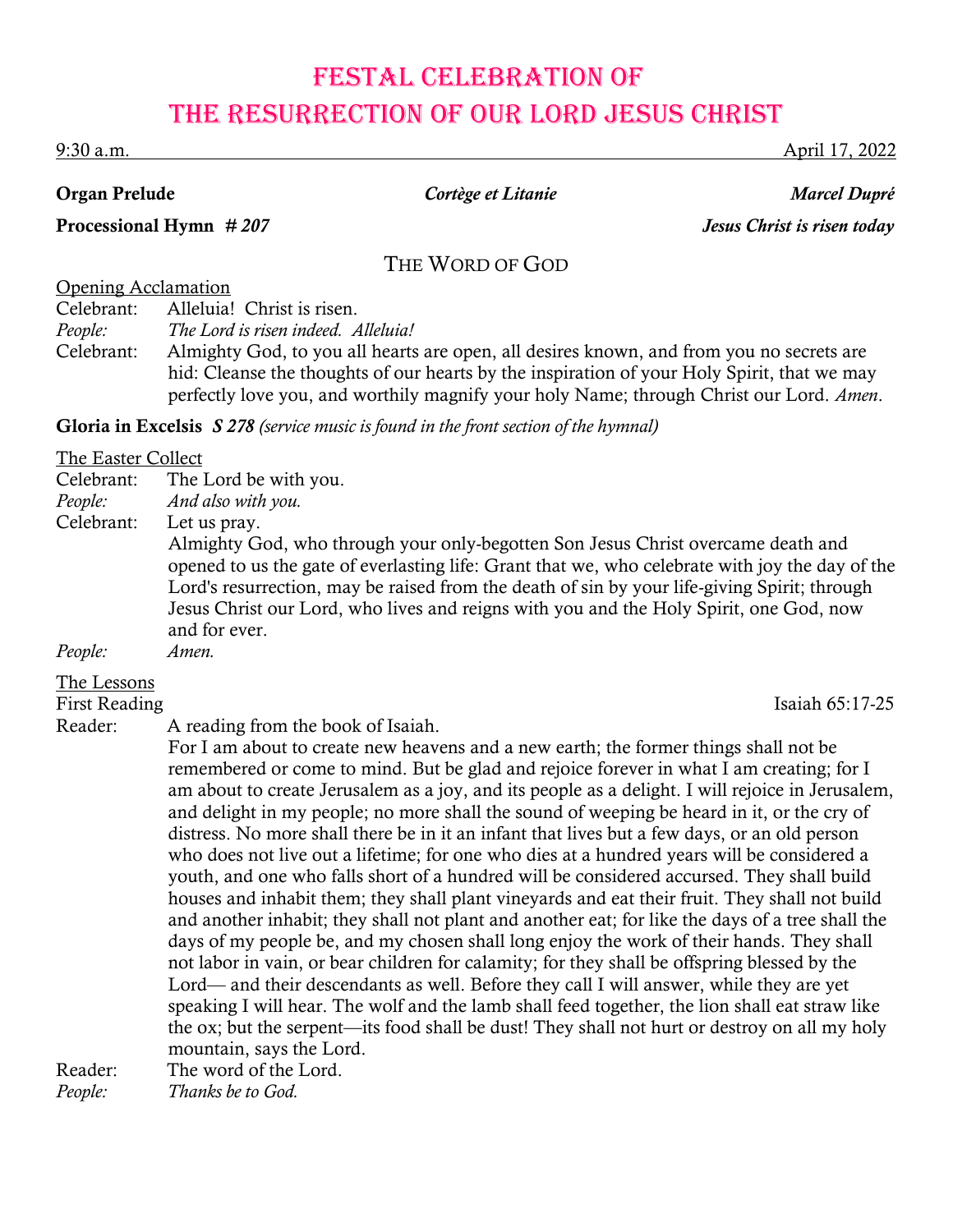Psalm Psalm 118:1-2, 14-24

Celebrant: Please join me in reciting Psalm 118. The congregation will respond on the italicized verses. 1 Give thanks to the Lord, for God is good; \* God's mercy endures for ever.

> *2 Let Israel now proclaim, \* "God's mercy endures for ever."*

14 The Lord is my strength and my song, \* and God has become my salvation.

*15 There is a sound of exultation and victory \* in the tents of the righteous:*

16 "The right hand of the Lord has triumphed! \* the right hand of the Lord is exalted! the right hand of the Lord has triumphed!"

*17 I shall not die, but live, \* and declare the works of the Lord.*

18 The Lord has punished me sorely, \* but God did not hand me over to death.

*19 Open for me the gates of righteousness; \* I will enter them; I will offer thanks to the Lord.*

20 "This is the gate of the Lord; \* all who are righteous may enter."

*21 I will give thanks to you, for you answered me \* and have become my salvation.*

22 The same stone which the builders rejected \* has become the chief cornerstone.

*23 This is the Lord's doing, \* and it is marvelous in our eyes.*

24 On this day the Lord has acted; \* we will rejoice and be glad in it.

#### Second Reading Acts 10:34-43

Reader: A reading from the Acts of the Apostles.

Peter began to speak to Cornelius and the other Gentiles: "I truly understand that God shows no partiality, but in every nation anyone who fears him and does what is right is acceptable to him. You know the message he sent to the people of Israel, preaching peace by Jesus Christ--he is Lord of all. That message spread throughout Judea, beginning in Galilee after the baptism that John announced: how God anointed Jesus of Nazareth with the Holy Spirit and with power; how he went about doing good and healing all who were oppressed by the devil, for God was with him. We are witnesses to all that he did both in Judea and in Jerusalem. They put him to death by hanging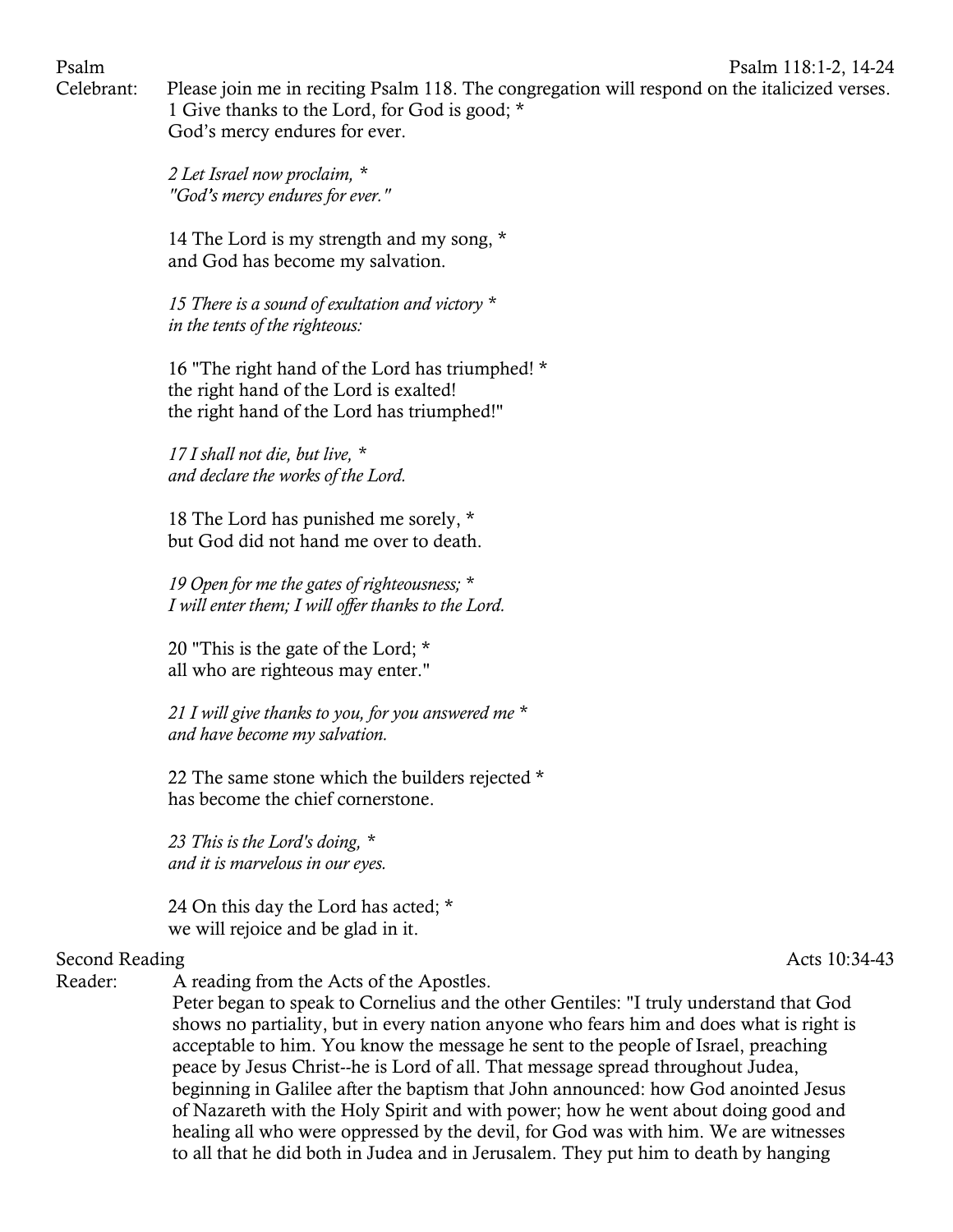him on a tree; but God raised him on the third day and allowed him to appear, not to all the people but to us who were chosen by God as witnesses, and who ate and drank with him after he rose from the dead. He commanded us to preach to the people and to testify that he is the one ordained by God as judge of the living and the dead. All the prophets testify about him that everyone who believes in him receives forgiveness of sins through his name."

Reader: The word of the Lord. *People: Thanks be to God.*

#### Sequence Hymn *#180 He is risen, he is risen!*

Gospel John 20:1-18

*All stand while the Gospel is introduced and read*.

Priest: The Holy Gospel of our Lord Jesus Christ according to John.

*People: Glory to you, Lord Christ.*

Priest: Early on the first day of the week, while it was still dark, Mary Magdalene came to the tomb and saw that the stone had been removed from the tomb. So she ran and went to Simon Peter and the other disciple, the one whom Jesus loved, and said to them, "They have taken the Lord out of the tomb, and we do not know where they have laid him." Then Peter and the other disciple set out and went toward the tomb. The two were running together, but the other disciple outran Peter and reached the tomb first. He bent down to look in and saw the linen wrappings lying there, but he did not go in. Then Simon Peter came, following him, and went into the tomb. He saw the linen wrappings lying there, and the cloth that had been on Jesus' head, not lying with the linen wrappings but rolled up in a place by itself. Then the other disciple, who reached the tomb first, also went in, and he saw and believed; for as yet they did not understand the scripture, that he must rise from the dead. Then the disciples returned to their homes. But Mary stood weeping outside the tomb. As she wept, she bent over to look into the tomb; and she saw two angels in white, sitting where the body of Jesus had been lying, one at the head and the other at the feet. They said to her, "Woman, why are you weeping?" She said to them, "They have taken away my Lord, and I do not know where they have laid him." When she had said this, she turned around and saw Jesus standing there, but she did not know that it was Jesus. Jesus said to her, "Woman, why are you weeping? Whom are you looking for?" Supposing him to be the gardener, she said to him, "Sir, if you have carried him away, tell me where you have laid him, and I will take him away." Jesus said to her, "Mary!" She turned and said to him in Hebrew, "Rabbouni!" (which means Teacher). Jesus said to her, "Do not hold on to me, because I have not yet ascended to the Father. But go to my brothers and say to them, `I am ascending to my Father and your Father, to my God and your God.'" Mary Magdalene went and announced to the disciples, "I have seen the Lord"; and she told them that he had said these things to her.

Priest: The Gospel of the Lord. *People: Praise to you, Lord Christ.*

The Sermon The Rev. Sarah Ginolfi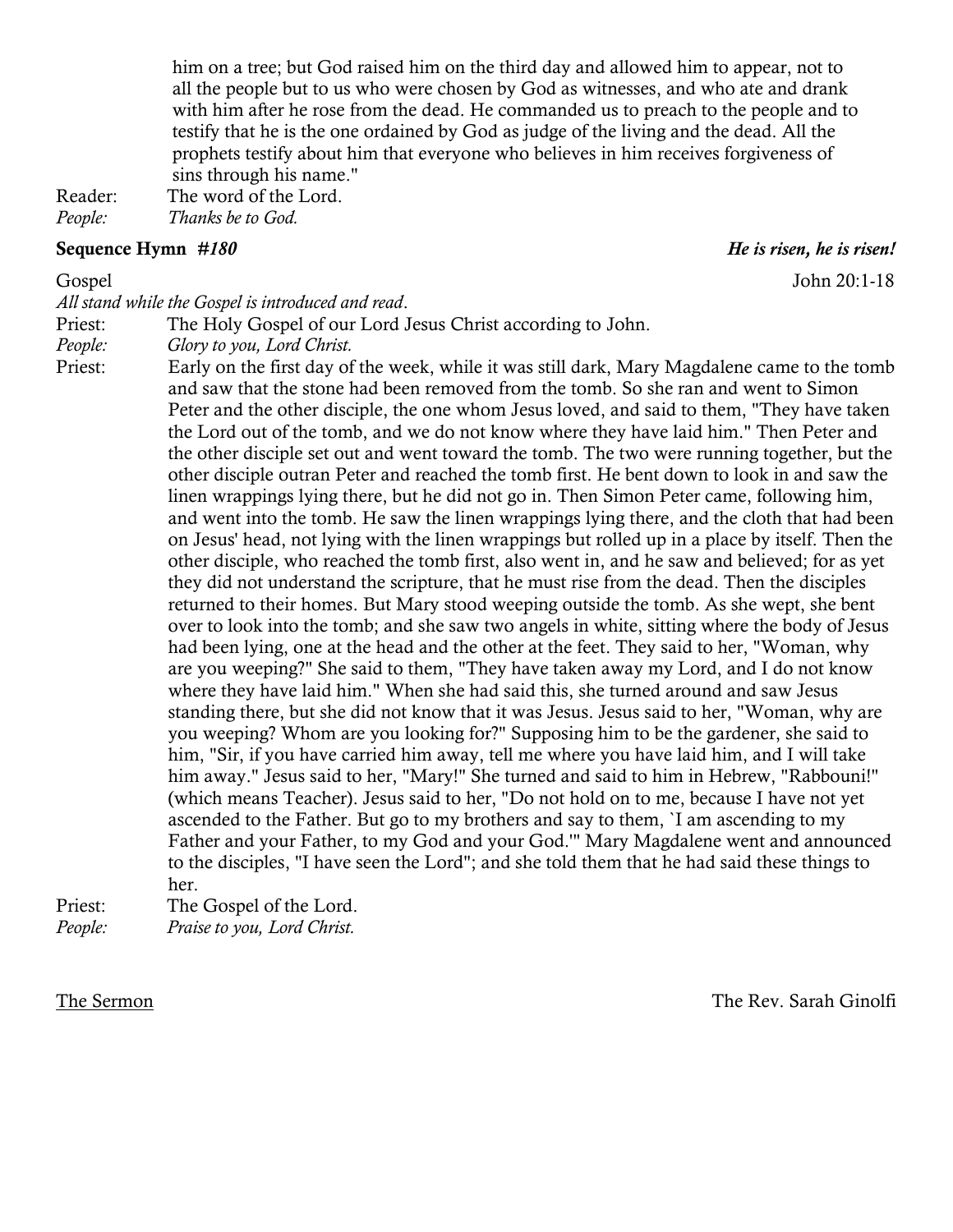### THE RENEWAL OF BAPTISMAL VOWS

#### The Reaffirmation

Officiant: Do you reaffirm your renunciation of evil and renew your commitment to Jesus Christ? *People: I do.*

#### The Creed

| Officiant      | Do you believe in God the Father?                                             |
|----------------|-------------------------------------------------------------------------------|
| <i>People:</i> | I believe in God, the Father almighty,                                        |
|                | creator of heaven and earth.                                                  |
| Officiant:     | Do you believe in Jesus Christ, the Son of God?                               |
| <i>People:</i> | I believe in Jesus Christ, his only Son, our Lord.                            |
|                | He was conceived by the power of the Holy Spirit and born of the Virgin Mary. |
|                | He suffered under Pontius Pilate, was crucified, died, and was buried.        |
|                | He descended to the dead.                                                     |
|                | On the third day he rose again. He ascended into heaven,                      |
|                | and is seated at the right hand of the Father.                                |
|                | He will come again to judge the living and the dead.                          |

# Officiant: Do you believe in God the Holy Spirit? *People: I believe in the Holy Spirit,*

 *the holy catholic Church, the communion of saints, the forgiveness of sins, the resurrection of the body, and the life everlasting.*

The Renewal of Vows

| Officiant: | Will you continue in the apostles' teaching and fellowship, in the breaking of bread, and in    |
|------------|-------------------------------------------------------------------------------------------------|
|            | the prayers?                                                                                    |
| People:    | I will, with God's help.                                                                        |
| Officiant: | Will you persevere in resisting evil, and, whenever you fall into sin, repent and return to the |
|            | Lord?                                                                                           |
| People:    | I will, with God's help.                                                                        |
| Officiant  | Will you proclaim by word and example the Good News of God in Christ?                           |
| People     | I will, with God's help.                                                                        |
| Officiant  | Will you seek and serve Christ in all persons, loving your neighbor as yourself?                |
| People     | I will, with God's help.                                                                        |
| Officiant  | Will you strive for justice and peace among all people, and respect the dignity of every        |
|            | human being?                                                                                    |
| People     | I will, with God's help.                                                                        |
| Officiant: | May Almighty God, the Father of our Lord Jesus Christ, who has given us a new birth by          |
|            | water and the Holy Spirit, and bestowed upon us the forgiveness of sins, keep us in eternal     |
|            | life by his grace, in Christ Jesus our Lord. Amen.                                              |
| The Peace  |                                                                                                 |
| Officiant: | May the peace of the Lord be always with you.                                                   |
| People:    | And also with you.                                                                              |

#### **Announcements**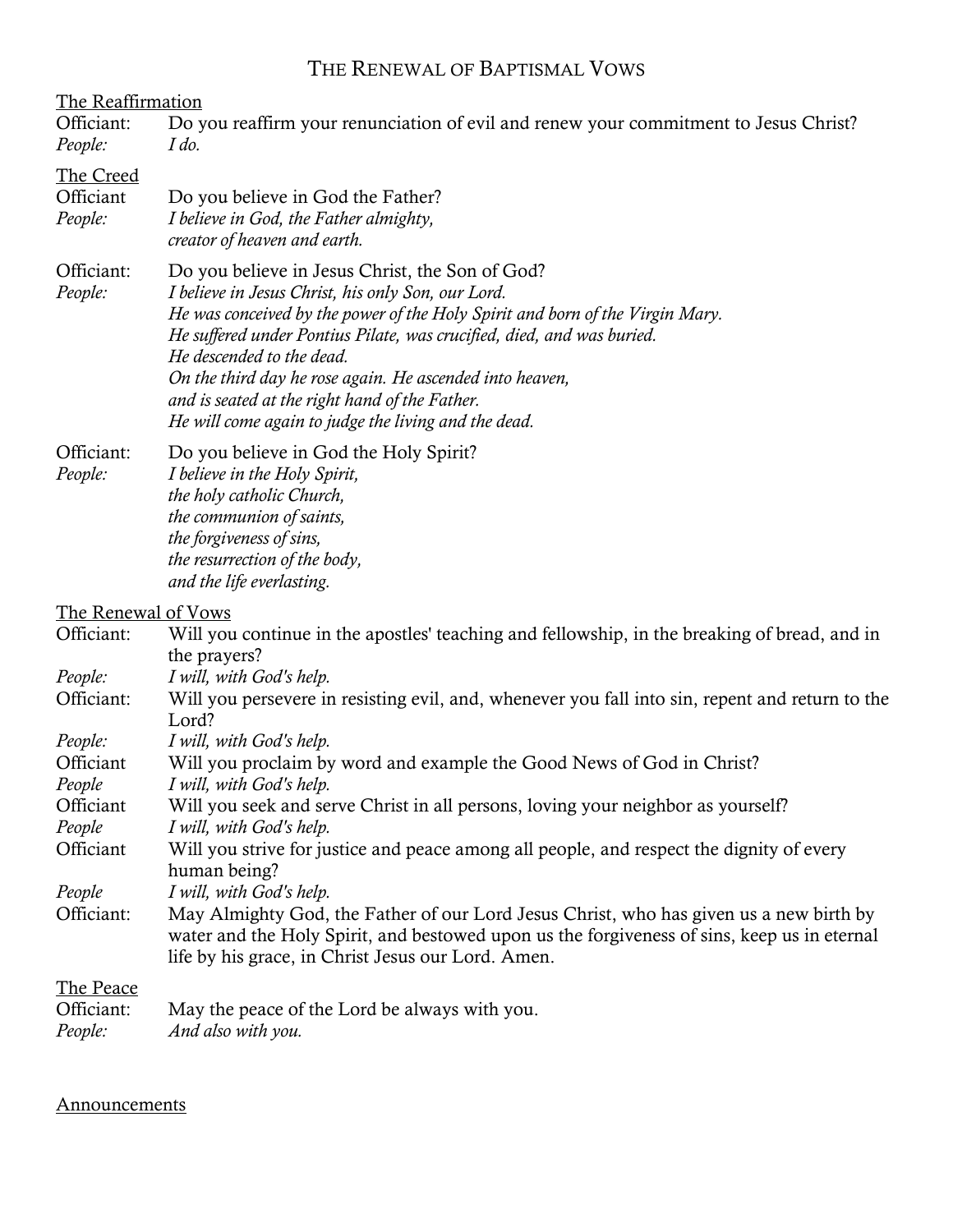### THE HOLY COMMUNION

#### The Offertory

Priest: Walk in love as Christ loved us and gave himself for us, an offering and sacrifice to God.

Offertory Anthem *Come, ye faithful, raise the strain R. S. Thatcher*

#### The Great Thanksgiving *S 120*

Celebrant: The Lord be with you.

- *People: And also with you.*
- Celebrant: Lift up your hearts.
- *People: We lift them to the Lord.*
- Celebrant: Let us give thanks to the Lord our God.
- *People: It is right to give him thanks and praise.*
- Celebrant: It is right, and a good and joyful thing, always and everywhere to give thanks to you, Father Almighty, Creator of heaven and earth. But chiefly are we bound to praise you for the glorious resurrection of your Son Jesus Christ our Lord; for he is the true Paschal Lamb, who was sacrificed for us, and has taken away the sin of the world. By his death he has destroyed death, and by his rising to life again he has won for us everlasting life. Therefore we praise you, joining our voices with Angels and Archangels and with all the company of heaven, who for ever sing this hymn to proclaim the glory of your Name:

#### Sanctus *S 128*

*All: Holy, holy, holy Lord, God of power and might. Heaven and earth are full of your glory. Hosanna in the highest. Blessed is he who comes in the name of the Lord. Hosanna in the highest.*

#### *The people may stand or kneel.*

Celebrant: We give thanks to you, O God, for the goodness and love which you have made known to us in creation; in the calling of Israel to be your people; in your Word spoken through the prophets; and above all in the Word made flesh, Jesus, your Son. For in these last days you sent him to be incarnate from the Virgin Mary, to be the Savior and Redeemer of the world. In him, you have delivered us from evil, and made us worthy to stand before you. In him, you have brought us out of error into truth, out of sin into righteousness, out of death into life. On the night before he died for us, our Lord Jesus Christ took bread; and when he had given thanks to you, he broke it, and gave it to his disciples, and said, "Take, eat: This is my Body, which is given for you. Do this for the remembrance of me."

> After supper he took the cup of wine; and when he had given thanks, he gave it to them, and said, "Drink this, all of you: This is my Blood of the new Covenant, which is shed for you and for many for the forgiveness of sins. Whenever you drink it, do this for the remembrance of me."

|            | Therefore, according to his command, O Father,                                                  |
|------------|-------------------------------------------------------------------------------------------------|
| All:       | We remember his death,                                                                          |
|            | We proclaim his resurrection,                                                                   |
| Celebrant: | We await his coming in glory;                                                                   |
|            | And we offer our sacrifice of praise and thanksgiving to you, O Lord of all; presenting to you, |
|            | from your creation, this bread and this wine.                                                   |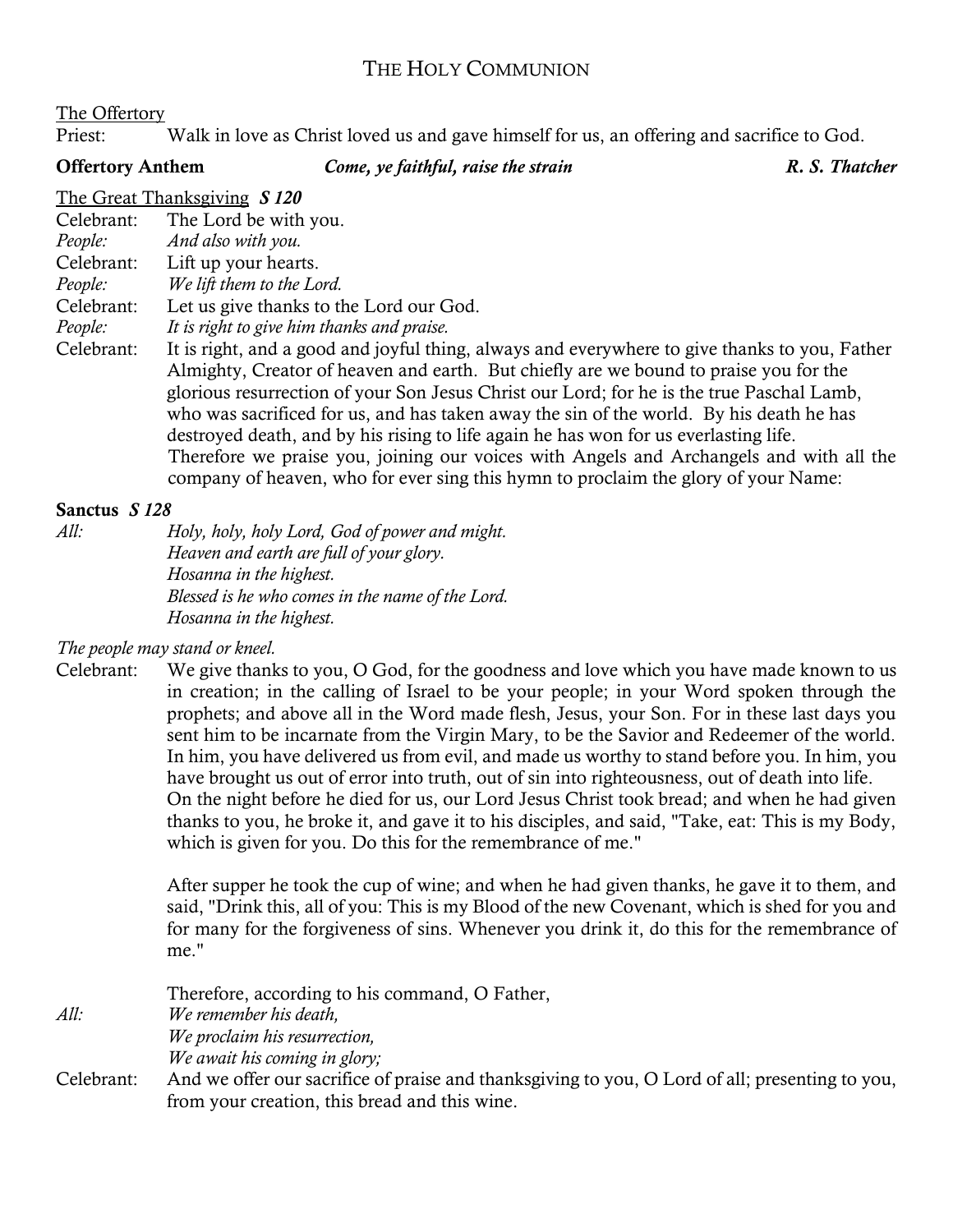We pray you, gracious God, to send your Holy Spirit upon these gifts that they may be the Sacrament of the Body of Christ and his Blood of the new Covenant. Unite us to your Son in his sacrifice, that we may be acceptable through him, being sanctified by the Holy Spirit. In the fullness of time, put all things in subjection under your Christ, and bring us to that heavenly country where, with all your saints, we may enter the everlasting heritage of your sons and daughters; through Jesus Christ our Lord, the firstborn of all creation, the head of the Church, and the author of our salvation.

By him, and with him, and in him, in the unity of the Holy Spirit all honor and glory is yours, Almighty Father, now and for ever. *AMEN*.

#### The Lord's Prayer

*Our Father, who art in heaven, hallowed be thy Name, thy kingdom come, thy will be done, on earth as it is in heaven. Give us this day our daily bread. And forgive us our trespasses, as we forgive those who trespass against us. And lead us not into temptation, but deliver us from evil. For thine is the kingdom, and the power, and the glory, for ever and ever. Amen.*

#### The Breaking of the Bread

#### The Fraction

Celebrant: Alleluia, alleluia, alleluia! Christ our Passover is sacrificed for us; *People: Therefore let us keep the feast. Alleluia, alleluia, alleluia!*

#### Agnus Dei *S 165*

*Jesus, Lamb of God: have mercy on us. Jesus, bearer of our sins: have mercy on us. Jesus, redeemer of the world: give us your peace.*

Celebrant: The Gifts of God for the People of God. Take them in remembrance that Christ died for you, and feed on him in your hearts by faith, with thanksgiving.

> *All may come up the center aisle to receive Communion. Alert an usher if you wish to receive communion in your seat. The priest will distribute the bread and the wine in "kits" that we will consume together once all are served. Those wishing to receive a blessing instead of Communion are invited to cross their arms as a signal to the priest. Also, for various reasons, some opt to receive communion in "one kind" i.e. only the bread or only the wine. Communion in "one kind" still constitutes the full receipt of Communion. Let those serving Communion know if this is your preference upon arrival to the railing.*

### Communion Anthem *The trumpet shall sound; from "Messiah" G.F. Handel* David Castonguay, baritone

Celebrant: Let us pray.

*Eternal God, heavenly Father, you have graciously accepted us as living members of your Son our Savior Jesus Christ, and you have fed us with spiritual food in the Sacrament of his Body and Blood. Send us now into the world in peace, and grant us strength and courage to love and serve you with gladness and singleness of heart; through Christ our Lord. Amen.*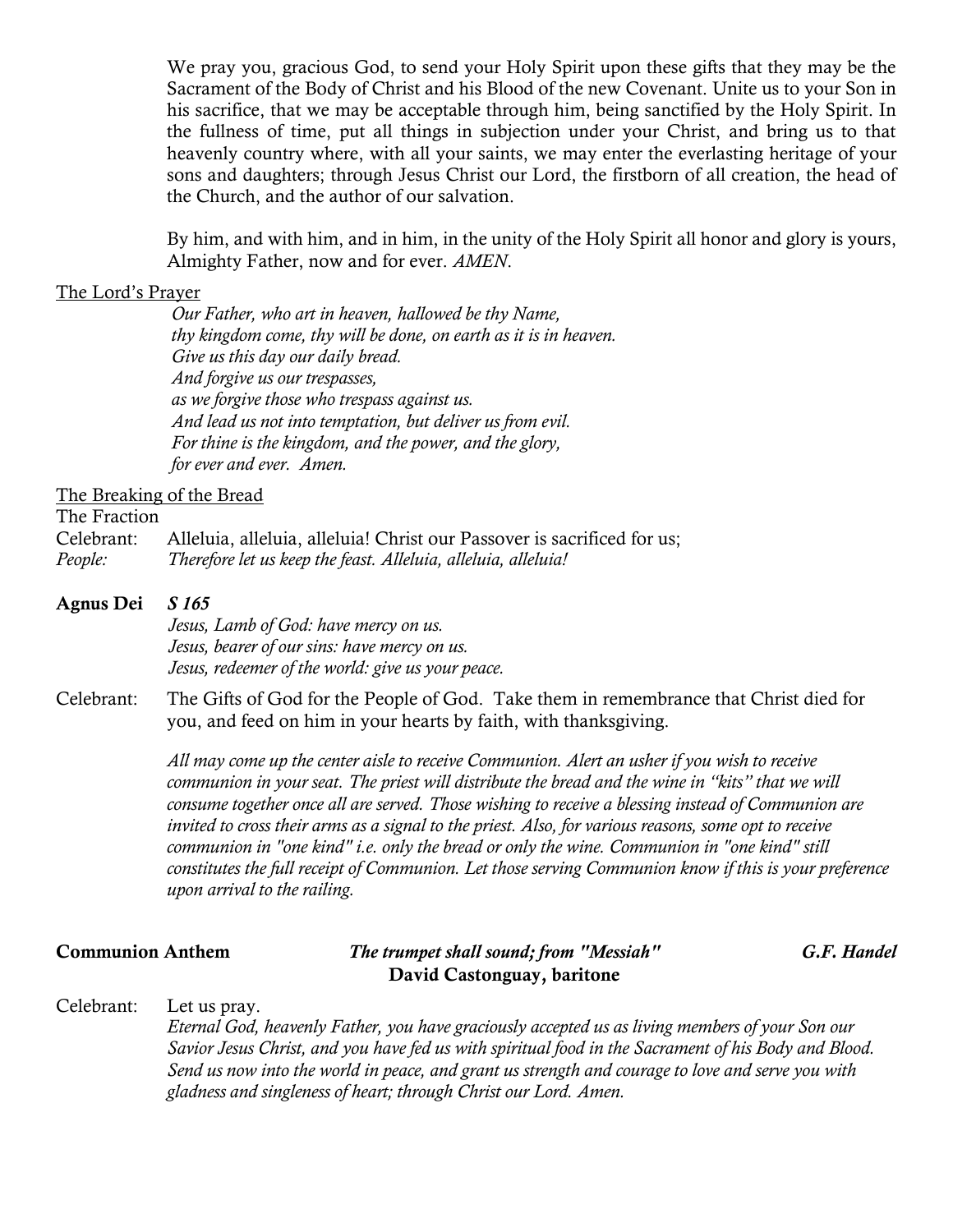#### The Blessing

Celebrant: May Almighty God, who has redeemed us and made us God's children through the resurrection of Christ our Savior, bestow upon you the riches of God's blessing. *Amen*.

> May God, who through the water of baptism has raised us from sin into newness of life, make you holy and worthy to be united with Christ for ever. *Amen*.

> May God, who has brought us out of bondage to sin into true and lasting freedom in the Redeemer, bring you to your eternal inheritance. *Amen*.

The blessing of God Almighty, the Father, the Son, and the Holy Spirit, be upon you and remain with you for ever. *Amen*.

Final Hymn *#208 Alleluia! The strife is o'er*

Dismissal Celebrant: Go in peace to love and serve the Lord, Alleluia, alleluia! *People: Thanks be to God, Alleluia, alleluia!*

Postlude *Finale from Symphonie I Louis Vierne*

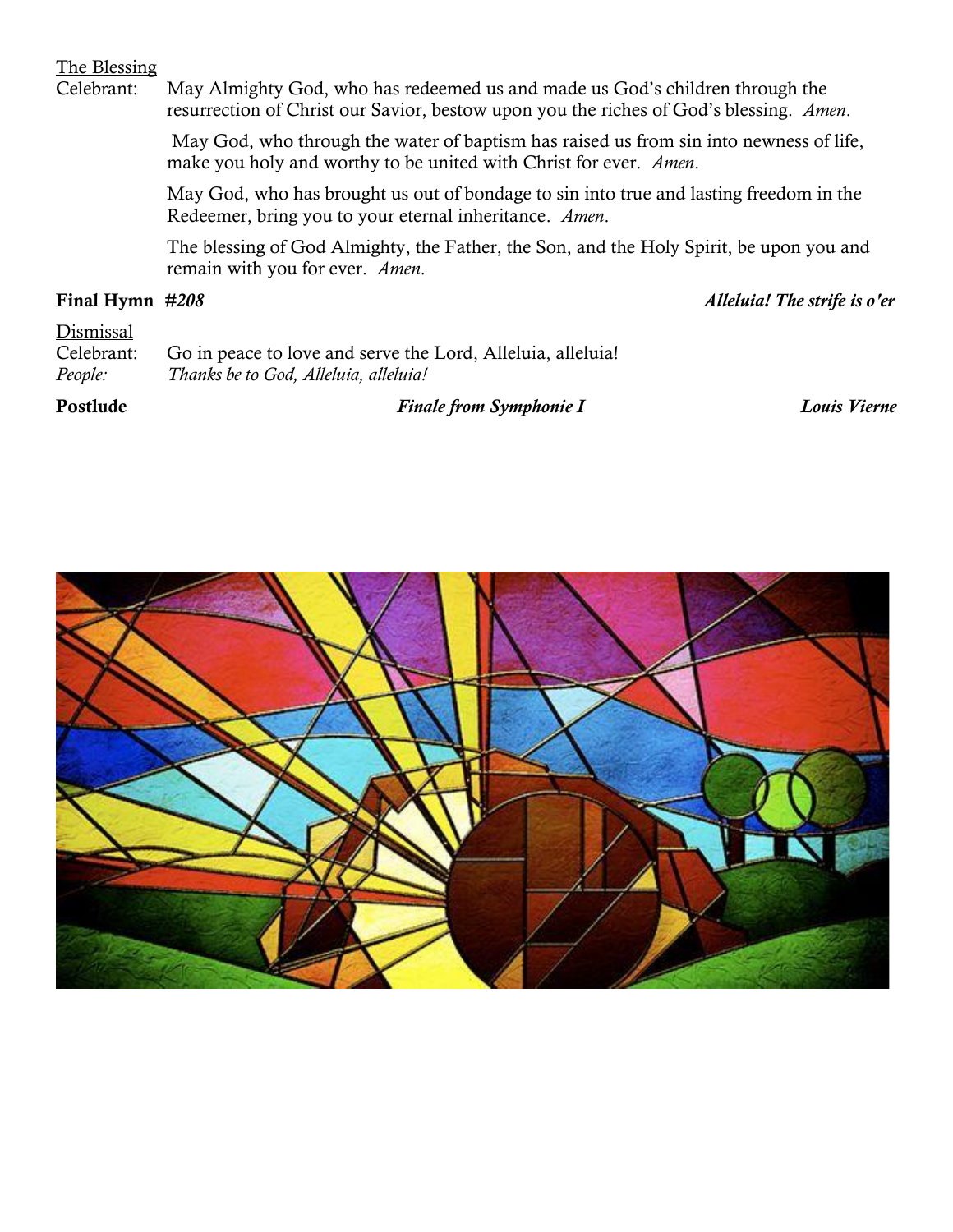Meluia!

Christ is risen.

The Lord is risen indeed.

Meluia!